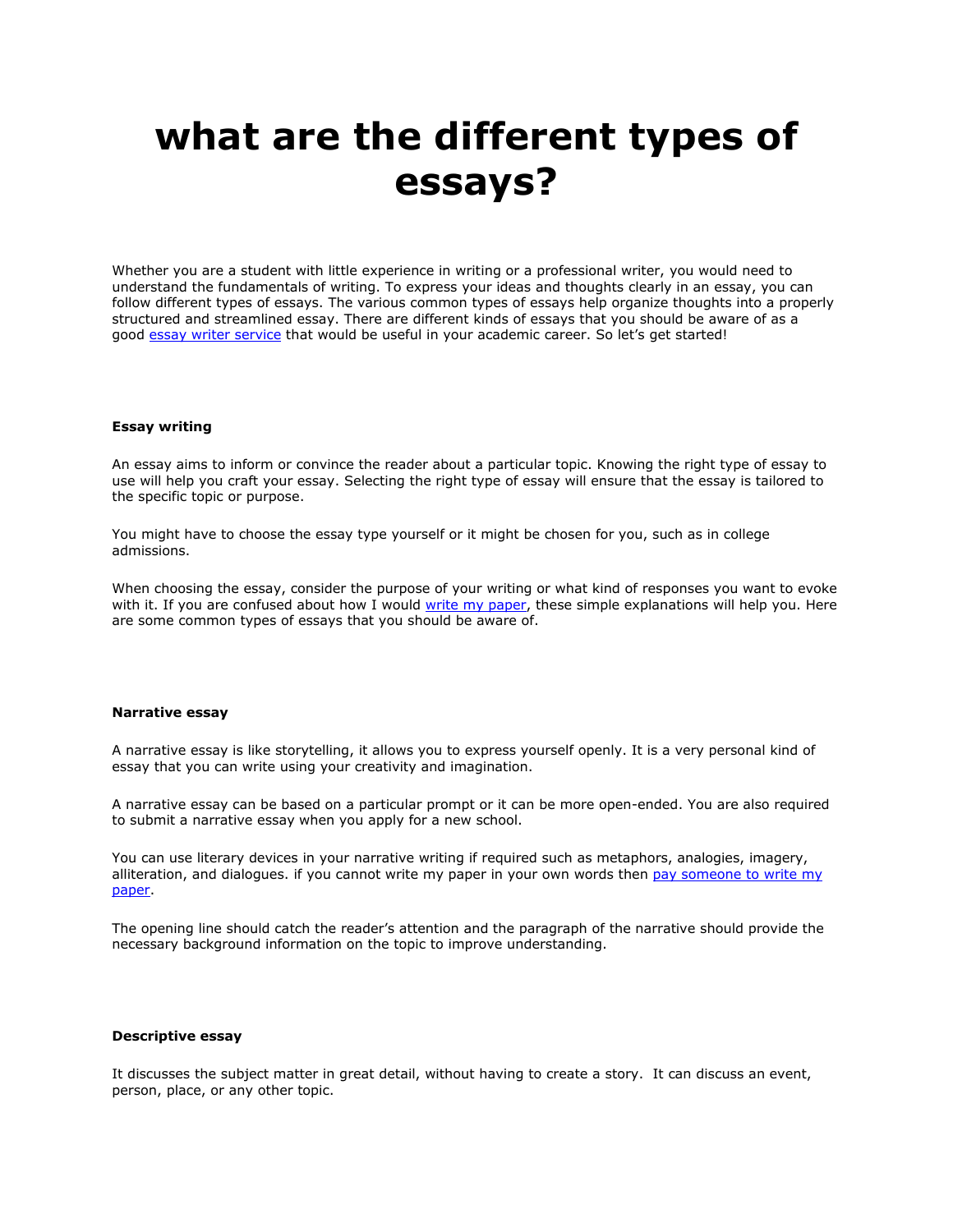You can use creative imagery in your descriptive writing and one technique to use is show don't tell. Where you can highlight details about something using sensory details rather than just explaining. The professional [paper writing service for college](https://www.sharkpapers.com/write-my-paper/where-can-i-pay-someone-to-write-my-paper) has the best writer to help us in writing.

## **Expository essay**

It is used to express the views of a writer from a neutral viewpoint. An expository essay presents the expertise and understanding of the writer in an area.

- For writing the expository essay you need to include an introduction with a clear thesis statement.
- The body paragraphs would contain information and evidence to support the thesis. You might have to include citations for the specific sources used.
- The conclusive paragraph would summarize the entire essay at the end.

The expository essay uses facts and information, so all personal opinions and biases should be avoided.

### **Definition essay**

It can be considered a type of expository essay that defines and explains an idea or a term. This type of essay would typically handle a complex and difficult topic to provide a detailed explanation.

Definition essays are used in scientific and academic writings, for example, you might have to explain nihilism in a definition essay.

#### **Process essay**

A process essay provides an instructions manual that shares the steps required to complete any task. Process essays can also explain how something works.

The process essay should be written in a chronological sequence to maintain clarity in the structure.

- The introductory paragraph should include the background or contextual information about the essay.
- The body paragraph should contain all the steps in a sequential order that makes following the process easier. You can use transition words in the process to increase coherence, such as first, then, and next.
- Finally, write the conclusion paragraph where you summarize the entire process. If you hate it, put an expert writer on it. Say [write my paper for cheap.](https://www.collegeessay.org/)
- •

## **Compare and contrast essay**

A compare and contrast essay discusses two topics or ideas and then highlights the similarities and differences between them.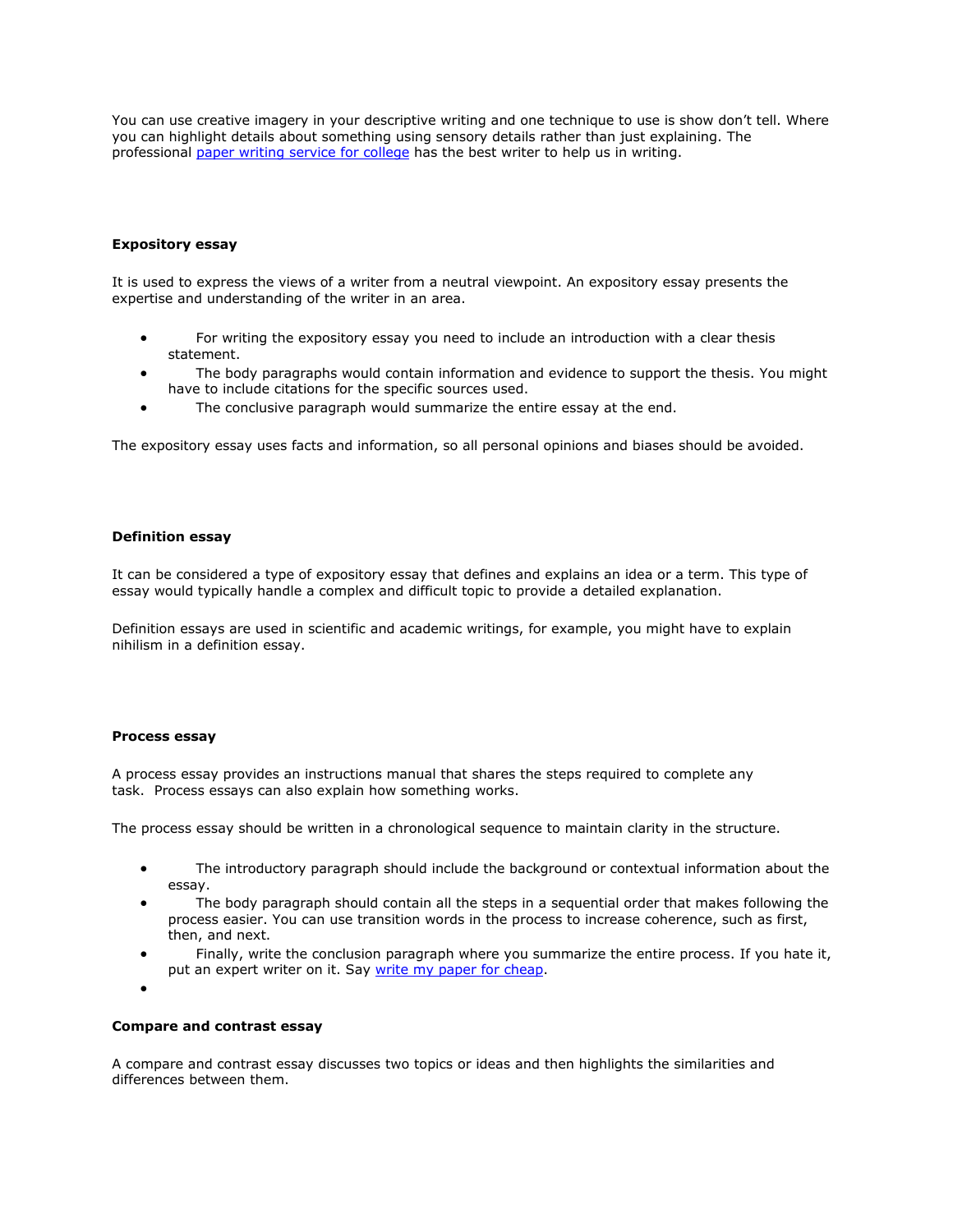It should include an introduction of at least one paragraph with similarities and another paragraph on differences and a conclusion paragraph.

#### **Argumentative essay**

This type of essay provides a clear stance to the reader which is supported by evidence.

The purpose of this essay is to convince the reader of your arguments by sharing evidence. If you feel that making an argument is hard, you can get help from a *online essay writing service*. But always take an objective stance that is supported by facts rather than taking a personal stance.

Argumentative essays often include the views of the opponents that have to be refuted with evidence to support the main claim or argument.

The introduction should have a thesis statement which conveys the stance of the argumentative essay. All the body paragraphs then aim to justify this stance with evidence.

#### **Persuasive essay**

This type of essay aims to persuade the reader to adopt your point of view. The persuasive essay uses both logical argument and persuasive appeal to make a point.

A persuasive essay can prove a point by using supportive arguments from both ethical and moral reasoning that can resonate with the reader.

# **Cause and effect essay**

This essay explains the reason for events and how they lead to other events. It explains the connections between the causes and their consequences. This type of essay should focus on facts and avoid personal opinions.

**Critical essay**